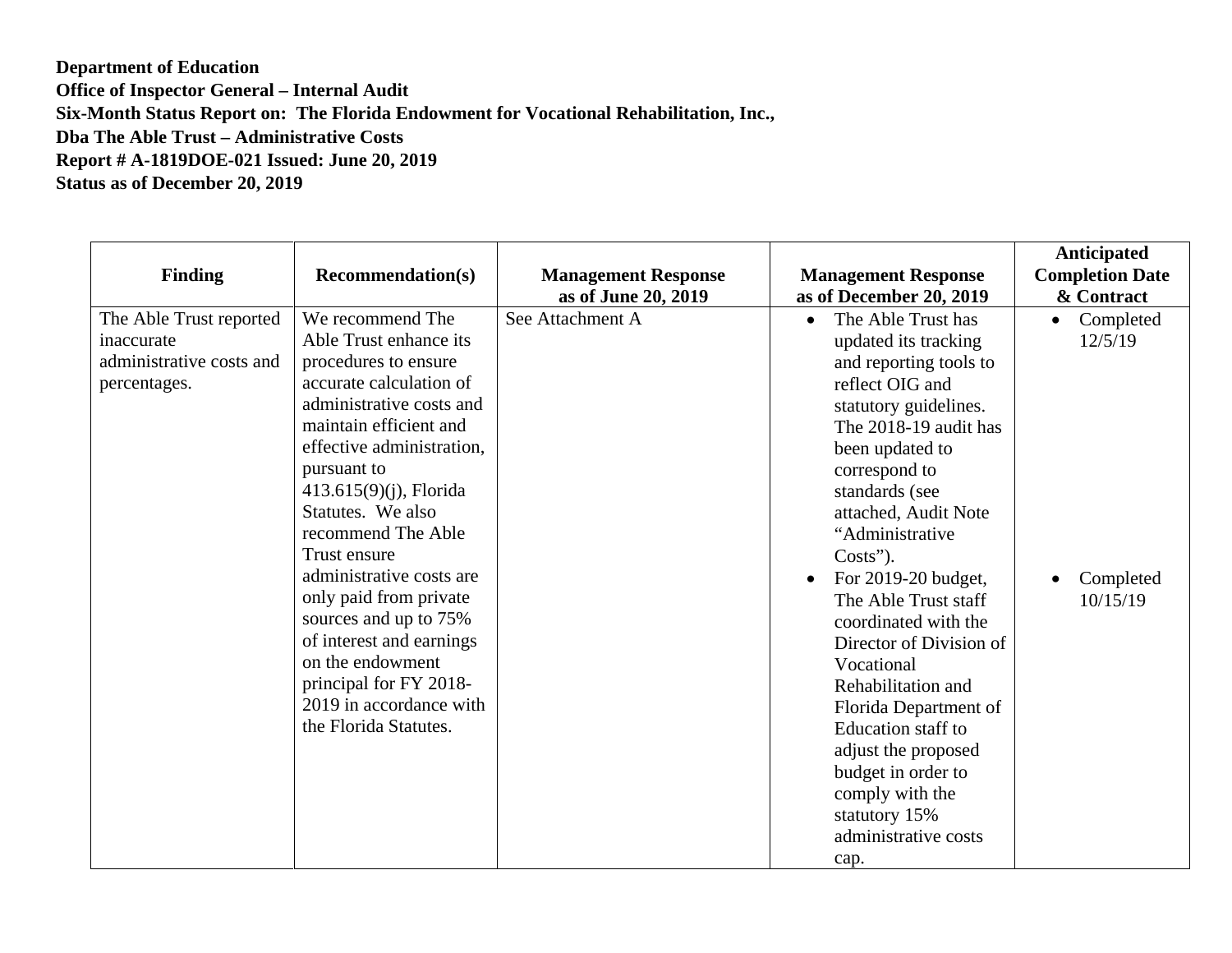|  | The Able Trust will<br>$\bullet$   | Expected<br>$\bullet$ |
|--|------------------------------------|-----------------------|
|  | also implement                     | completion,           |
|  | internal standards to              | January 2020          |
|  | assure regular tracking            |                       |
|  | and reporting of the               |                       |
|  | administrative costs               |                       |
|  |                                    |                       |
|  | cap and limits on use              |                       |
|  | of interest and                    |                       |
|  | earnings, to comply                |                       |
|  | with statutory                     |                       |
|  | limitations.                       |                       |
|  | A review of current<br>$\bullet$   | Expected              |
|  | and historic "sources              | completion,           |
|  | and uses" of funds is              | January 2020          |
|  | being conducted to                 |                       |
|  |                                    |                       |
|  | properly distinguish               |                       |
|  | the various public and             |                       |
|  | private funds in The               |                       |
|  | Able Trust investment              |                       |
|  | accounts and their                 |                       |
|  | corresponding                      |                       |
|  | earnings so that our               |                       |
|  | Board can better                   |                       |
|  | ensure compliance                  |                       |
|  | with statutory limits              |                       |
|  |                                    |                       |
|  | and project future                 |                       |
|  | needs.                             |                       |
|  | For fiscal year 2020-<br>$\bullet$ | Expected              |
|  | 21, The Able Trust                 | completion,           |
|  | will reformat its                  | August 2020           |
|  | financial reports to               |                       |
|  | better represent project           |                       |
|  | costs and more clearly             |                       |
|  | identify administrative            |                       |
|  | costs and sources and              |                       |
|  | uses of funds                      |                       |
|  |                                    |                       |
|  | throughout the year,               |                       |
|  | including the pro-rata             |                       |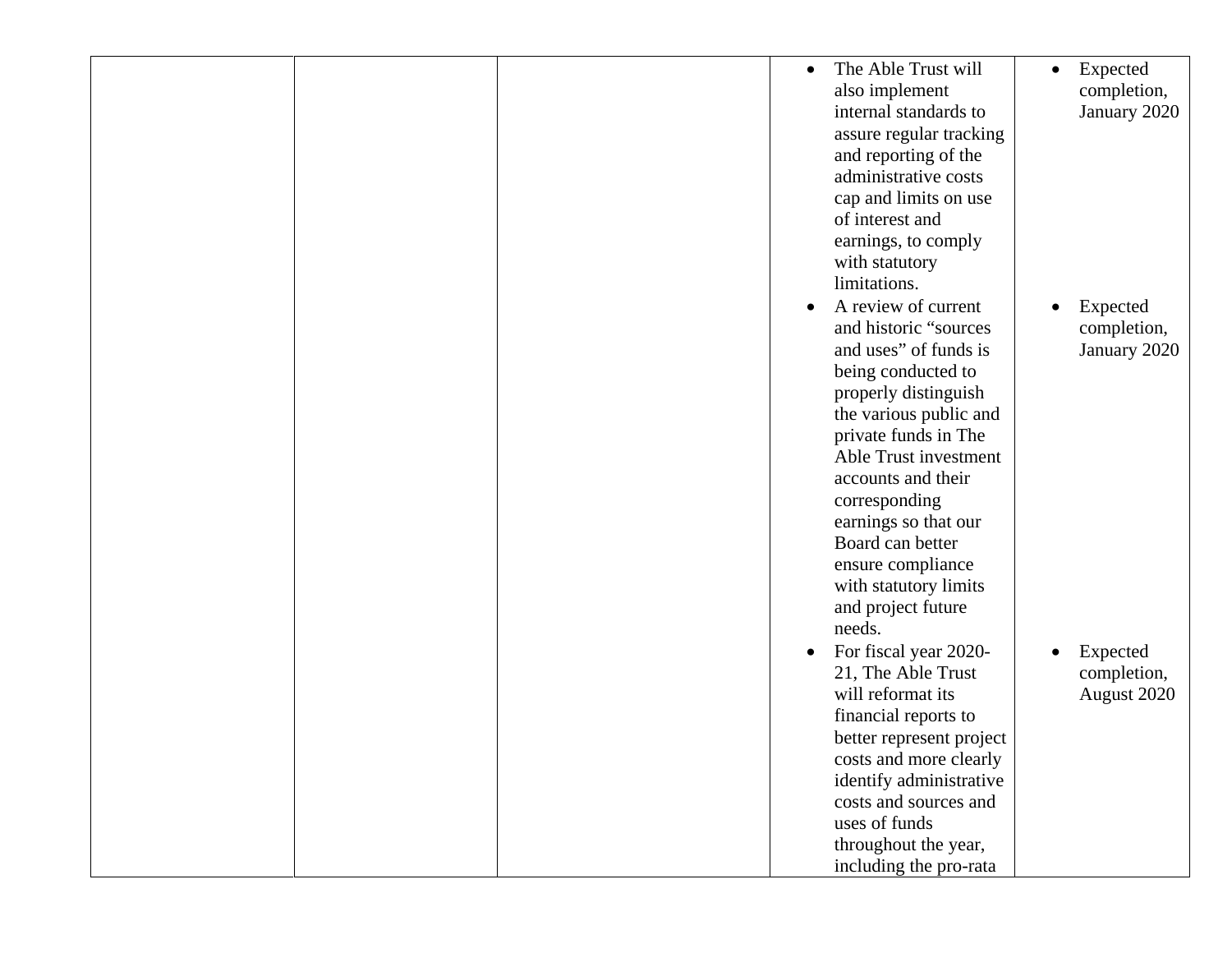| portion of interest and           |
|-----------------------------------|
| earnings on the                   |
| endowment principal               |
| of private and public             |
| funds. (Expected                  |
| completion of                     |
| financial reports                 |
| redesign is August                |
| 2020.                             |
| For any questions on<br>$\bullet$ |
| the information above,            |
| please contact Tony               |
| Carvajal at: (850) 224-           |
| 4493, Ext 222                     |

 z:\able trust - general\2019\provider mgmt response table - able trust 6 month status.docx 12/20/2019